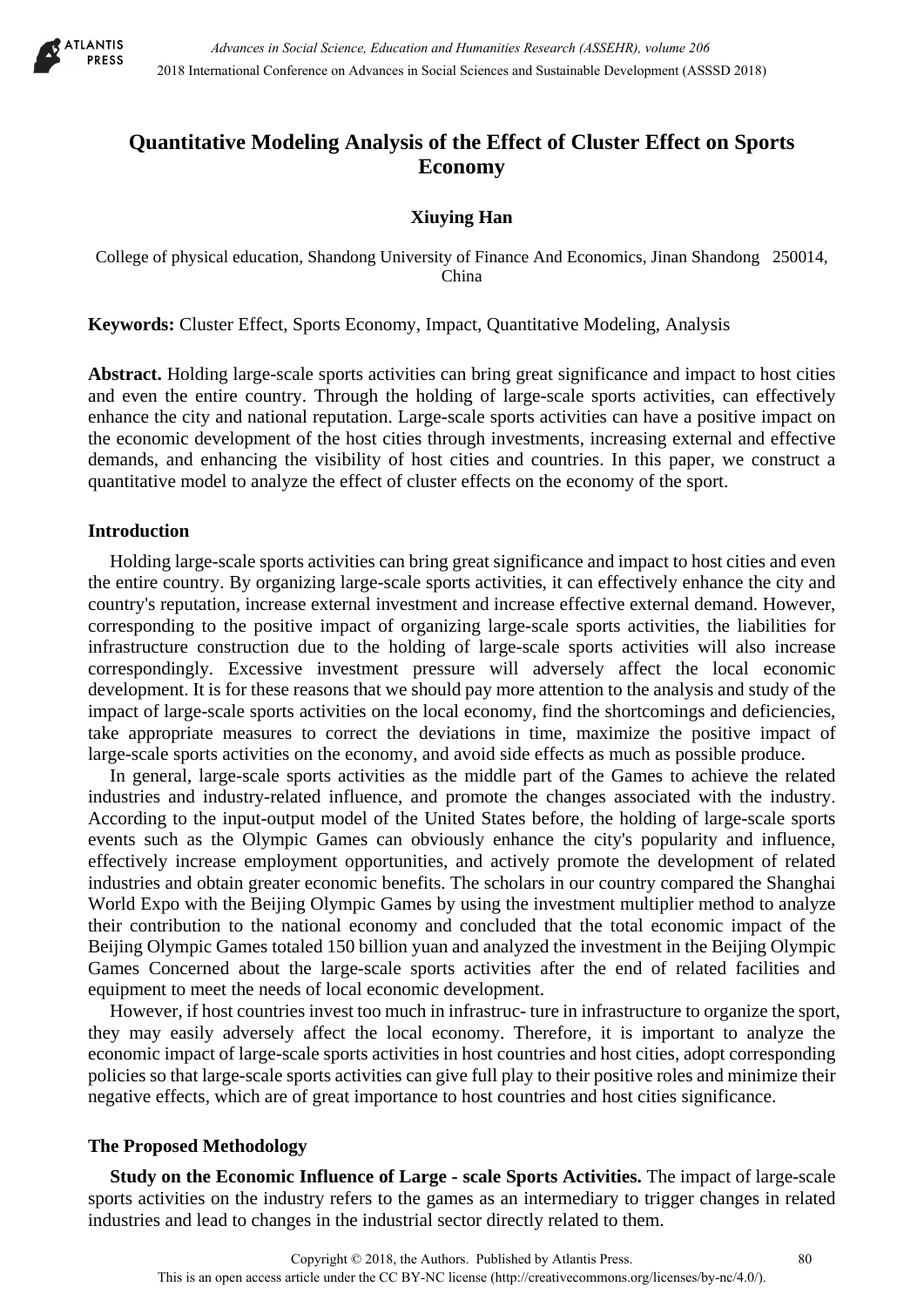

Using the input-output model, the American Institute for Economic Research conducted a study of the economic impact of the Olympic Games in Southern California in 1984 and found that the Olympic Games brought about 2.3 billion U.S. dollars in revenue and added 73,357 jobs. Humphreys and Michael improved the above model to conclude that the economic benefits of the Atlanta Olympic Games were 5.1 billion U.S. dollars and employment opportunities were 77,026.

PapanikosBalfousia Savva used the macroeconomic multiplier method to study the Athens Olympic Games and found that the Olympic Games generated more jobs. Zhang Shixian and Ma Li compared the effect of the Beijing Olympic Games and the Shanghai World Expo on the economy by using the investment multiplier method, in which the total impact on Beijing was 150 billion yuan.

In previous studies, the macroeconomic model, input-output model and cGE model were mostly used to analyze the economic impact of large-scale sports activities.

**Input-output model.** Both input-output model and CGE model are suitable for studying the impact of macro-economy. However, CGE model has the following advantages over input-output model: First, input-output model does not introduce price adjustment mechanism. The CGE model introduces price adjustment mechanisms and organically combines production and demand, international trade and prices. When the economy is under a sudden impact, we can comprehensively examine the impact of the impact on various aspects of the economy, structure, and relative prices, not just local ones. Second, the CGE model replaces many linear functions in traditional input-output models with nonlinear functions, overcomes the shortcomings that the econometric methods are limited to the macroeconomic aggregates, and makes up for the fact that the input-output method places too much emphasis on structural rigidity Caused by the lack of. Third, the data needed by the CGE model is even more complicated than the input-output analysis. It analyzes not only the industry but also individual and government decisions that are beyond the input-output analysis. debenera in Social Science, Education and Humanities Besons in 283EHR), where 266<br>the current metric of the Commission and Humanities Research conducted in study<br>compared the Olympic Games in Southern California in 1984 an

**CGE model advantages.** In general, there are mainly three models for studying the economic impact of large-scale sports activities: input-output model, macroeconometric model and CGE model.

The macroeconomic econometric model is generally applicable to economic analysis under a planned economy and does not apply to a comprehensive assessment of economic policies in complex contexts. By analyzing and studying the decentralized optimization process of the system, the overall maximization goal can be achieved. Therefore, under the CGE model, the economic behavior of consumers and producers can be made more realistic and reliable, and the process and result of economic activities and effects of large-scale sports activities can be revealed more deeply.

In general, the CGE model is more suitable for studying the economic impact of large-scale sport activities than the above two models. This article will use the CGE model as a research method to analyze the role of large-scale sports activities in regional and even national economies, enrich and deepen related research and provide more adequate theoretical support for the organization of large-scale sports activities.

**CGE Modeling of Sports Economy.** The CGE model can determine the balance adjustment mechanism of the macro-account through different assumptions on the macro-constraints. According to different economic realities and macroeconomic theory, different macro assumptions can be produced and different closure principles can be chosen, leading to different economic adjustment mechanisms and different calculation results. China's economic operation system is different from that of other countries, making the foreign CGE model can not be applied directly to the economic impact analysis of China's holding of large-scale sports activities. In this paper, the State Council Development Research Center and the World Bank to develop the DRc-CGE model as a prototype, the closed-model module has been modified, can be used to study the Olympic Games and other large-scale sports activities on the extent of the industry.

When balancing government and international trade receipts and expenditures, we analyze the government-led investment behavior and adopt various tax rates, government spending and transfer payments to exogenous students to save the government's savings.

In the analysis of the economic impact of large-scale sports activities, investment is mainly concentrated in the construction of venues and other infrastructure, which will make investment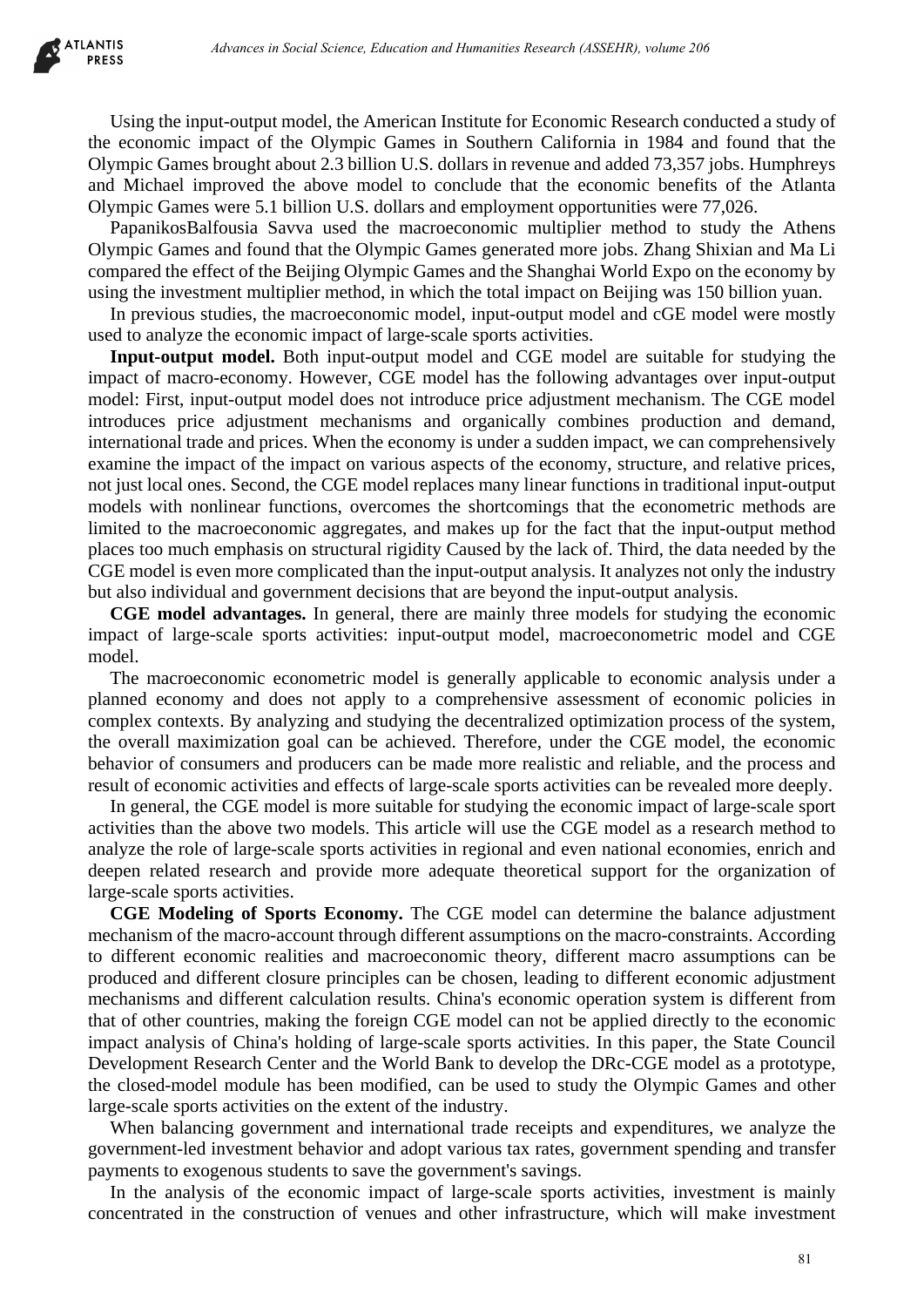

concentrate in certain industries, leaving other industries to lose some development opportunities. In addition, part of the investment is through the issuance of bonds to raise funds to enterprises and the public. This will generate immediate and intertemporal crowding-in effects on the investment behavior of enterprises and on the consumption of residents, resulting in a reduction in corporate investment or household consumption, which will negatively affect the economy influences. This paper adds three variables of government bonds and corporate bonds issued to enterprises and the public in the closed module so as to more accurately describe the impact of the Olympic economy on various industries.

Under macroscopic closure conditions, the CGE model can be expressed as the following formula:  $S = GR - TR - GExp - GI$  (1)

Among them, S represents the central government's total savings, GR represents the total revenue of the central government, TR represents the total government transfer payments, GExp represents the government spending, and GI represents the government's total investment in large-scale sports activities.

#### $S=\Sigma XE^*WPE^*ER-\Sigma XM^*WPM^*ER$  (2)

Among them, XE said the number of imports of related products, WPE said the international prices of related products, ER said the exchange rate of foreign exchange, the number of XM related products, WPM also said the international prices of related products.

| $TI = TS + I$         |  |  |  |     |
|-----------------------|--|--|--|-----|
| S=HHInc+HHExp-HHTR-HI |  |  |  | (4) |
| S=CY-CTax-HI          |  |  |  |     |
|                       |  |  |  |     |

Here, TI represents total investment, TS is total savings, I represents investment in large-scale sporting activities, CY is corporate income, and CTax is corporate income tax.

Taking the Olympic Games held in 2008 as an example, the direct investment in the Olympic Games is about 134.8 billion yuan. According to the relevant projections, the investment in the Olympic venues is 28 billion yuan and the subsequent investment in infrastructure construction is 106.8 billion yuan. In this one, Beijing municipal government has accepted about 90% of the investment, that is 25 billion yuan of Olympic venues in Beijing, the remaining 10% of the investment is for the construction of Qingdao, Shenyang and other Olympic venues for infrastructure, in addition Including 106.8 billion yuan of follow-up infrastructure construction costs. According to the data, it can be found that the indirect costs incurred during the construction of venues are about 106.8 billion yuan, of which about 30% is the funds for the pre-Olympic Games with an amount of about 30 billion yuan. This part of the expenditure is directly used in Beijing as a preparation cost. At the same time, the state issued bonds to support the hosting of the Olympic Games. *Advances in Social Science, Education and Humanities Research (ASSEHR), where 266<br>
Humanities in Caroline and the issues of Obods Consideration and the exertion of the systems and<br>
He are strained is through the issues of* 

At the same time, we can continue to study and conclude the relevant corporate bonds issued for the Olympic Games. The issuance of these bonds can also be divided into direct investment and indirect investment according to the nature. Summarize the previous estimates and the total bond issuance to figure out the amount of corporate bonds used for the Olympics each year.

At the same time, based on the information of the previous Olympic Games, we can analyze and judge the number of tourists during the Olympic Games and related tourism revenue, and draw the conclusion that the total number of tourists during the Beijing Olympic Games and the total tourism consumption income will reach 600,000 person-times and 5 billion U.S. dollars About 85% of Olympic tourism foreign exchange earnings will flow into host cities of the Olympic Games, and the remaining 15% will flow to other relevant regions and cities. Through the above analysis, it can be found that there were about 5 billion U.S. dollars of foreign exchange earnings in the 2008 Olympic Games in Beijing, of which about 4.25 billion U.S. dollars were flowing into Beijing's foreign exchange earnings. The remaining about 750 million U.S. dollars flowed into the foreign exchange earnings of other relevant regions and cities.

Overall, the hosting of large-scale sports events, including the Beijing Olympic Games, can effectively promote the economic development in the relevant regions and countries. This is mainly due to the multiplier effect of large-scale sports activities that can directly or indirectly drive the